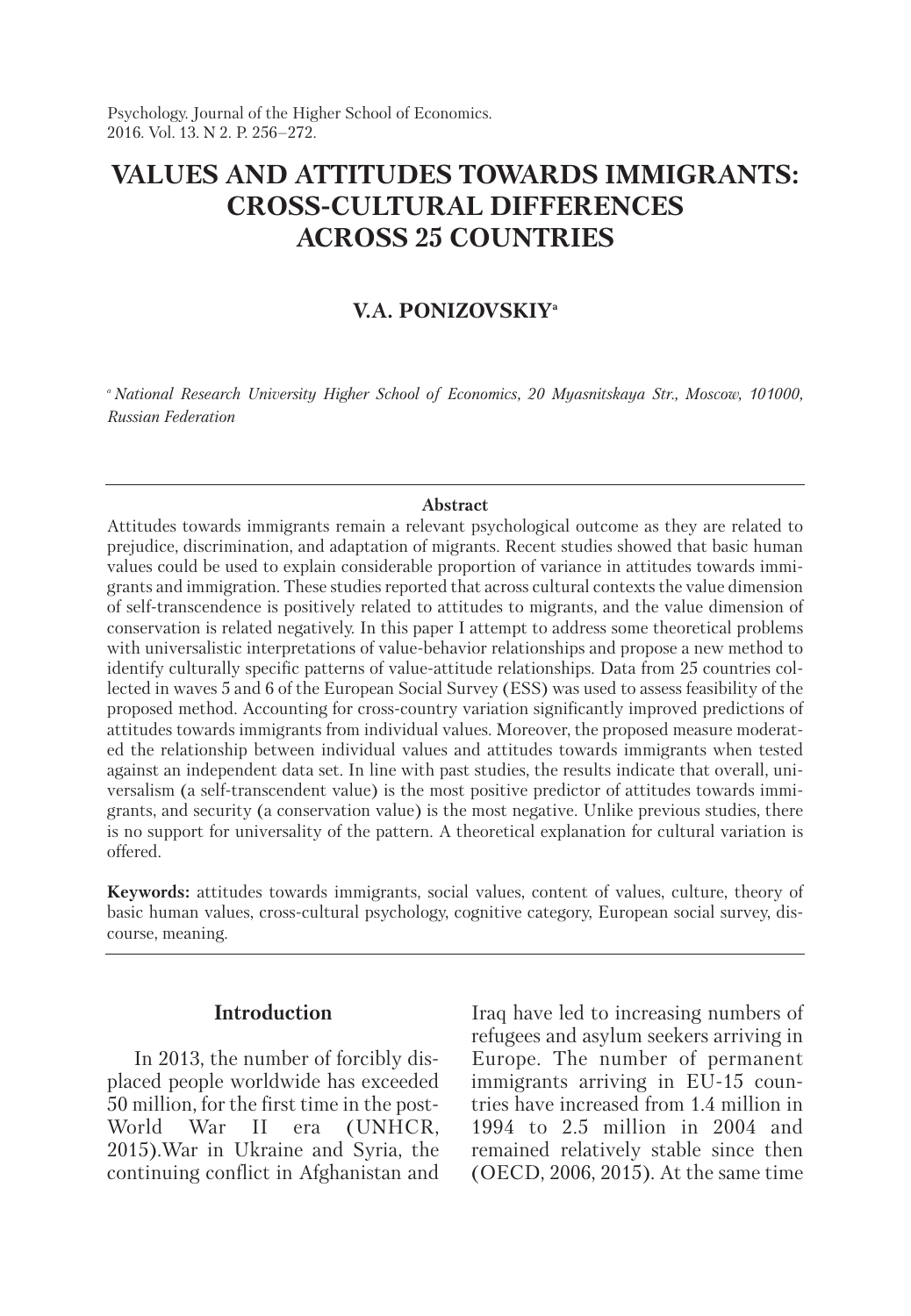anti-immigrant attitudes remain widespread in Europe (Schneider, 2008; Semyonov, Raijman, & Gorodzeisky, 2006; Strabac & Listhaug, 2008). Moreover, it is often reported that the proportion of immigrants in a country is related to less favorable attitudes towards immigrants (Quillian, 1995; Schneider, 2008). In this light learning more about other psychological factors that influence attitudes towards immigrants is critical.

Understandably, attitudes towards immigrants remained a major focus of research in recent years. In sociology, attitudes towards immigrants were linked to socioeconomic and sociodemographic factors such as education, income, and occupation (Coenders, Lubbers, & Scheepers, 2008; Quillian, 1995; Rustenbach, 2010). On a country level the proportion of immigrants in a country, the economic well-being of the majority population, and economic competition between the immigrants and members of the host society were used to explain cross-country variation in attitudes towards immigrants (Jackson, Brown, Brown, & Marks, 2001; Mayda, 2006; Scheepers, Gijsberts, & Coenders, 2002). Social psychologists considered numerous individual-level predictors of attitudes towards immigrant, of which perhaps the most influential were Right Wing Authoritarianism (Altemeyer, 1981), Social Dominance Orientation (Pratto, Sidanius, Stallworth, & Malle, 1994), Integrated Threat (Stephan & Stephan, 2000), and Social Identity (Tajfel & Turner, 1979).

Recently, the theory of basic human values (Schwartz, 1994) has been gaining ground as a framework for explaining formation and organization of attitudes in both sociology and psychology. Human values are defined by Schwartz as trans-situational goals, desired endstates that motivate action and inform attitudes and opinions (Schwartz, 1992). The theory has been used in a number of studies of attitudes towards immigrants and cultural diversity (Davidov & Meuleman, 2012; Davidov, Meuleman, Billiet, & Schmidt, 2008; Sawyerr, Strauss, & Yan, 2005; Vala & Costa-Lopes, 2010). It was also shown that values can be seen as predictors of other relevant psychological constructs, such as Right Wing Authoritarianism, Social Dominance Orientation (Feather & McKee, 2008), and core political values (Schwartz, Caprara, & Vecchione, 2010). This suggests that individual differences in value priorities might play a fundamental, organizing role in the formation of political attitudes, including attitudes towards immigrants and immigration.

The findings of recent studies converge in identifying a universal pattern of relationships between values and attitudes towards immigrants, where conservation values (security, conformity, and tradition) are negatively related to acceptance of immigrants and immigration, while self-transcendence values (universalism and benevolence) are related positively across various countries and contexts (Davidov & Meuleman, 2012; Davidov et al., 2008; Vala & Costa-Lopes, 2010).

Differences in the patterns of relationships between values and attitudes are often conceptualized as differences in cultural meaning (e.g. Sagiv & Schwartz, 1995; Schwartz & Sagiv, 1995). A universal pattern of relations between values and attitudes towards immigrant would suggest that attitudes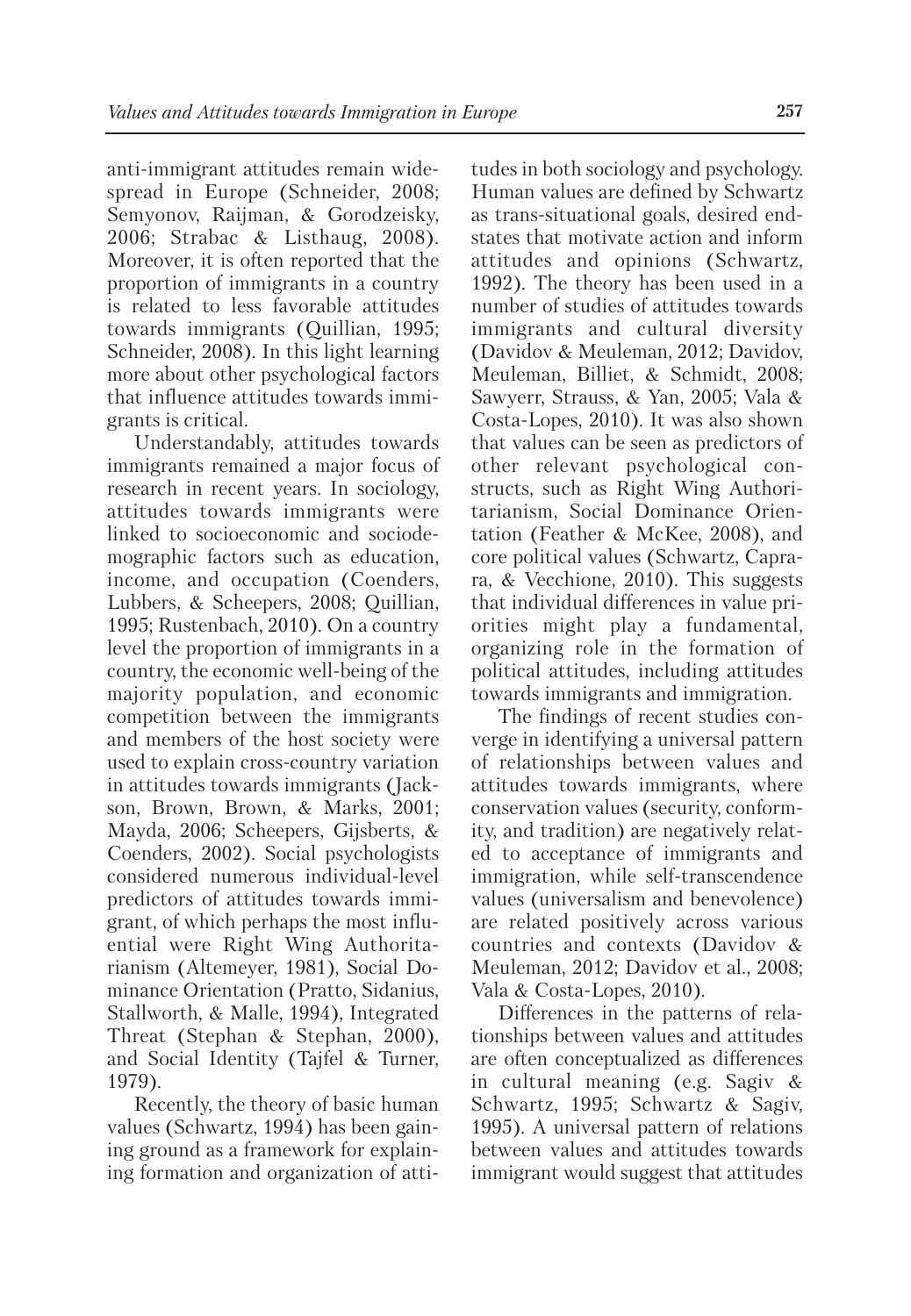towards immigrants express the same values in the same way across as many as 65 countries in which they were studied (Vala & Costa-Lopes, 2010). Considering the variation in socio-economic factors, sizes of immigrant populations, economic relationships between immigrant and host populations, ethnic and cultural composition of immigrants, and discourses about migration and migrants, this seems unlikely. Some recent studies did find significant cross-cultural differences in the relationship between values and attitudes towards immigrants (Davidov & Meuleman, 2012; Davidov et al., 2008), but despite their significance the authors urged them to "not be overrated" (Davidov & Meuleman, 2012).

In this article I attempt to address some theoretical problems with universalistic interpretations of cross-cultural data on the relationship between values and attitudes in general and attitudes to migrants in particular. I theoretically substantiate the use of multiple regression coefficients as proxies of cross-cultural differences in value-attitude relationships and proceed with a test of their predictive validity.

## **Theoretical framework**

Schwartz's theory of basic human values (Schwartz, 1992) is currently the most prominent approach to the concept of values in social psychology. Synthesizing several past theories, Schwartz defines values as trans-situational goals that vary in importance and serve as guiding principles in life. According to Schwartz, values motivate action, serve the interests of some social entity, act as standards for judging actions, and are acquired through socialization into group values (Schwartz, 1994).

The motivating power of values is a critical component of the theory of basic values. Schwartz argues that values are cognitive representations of three universal human needs that have evolutionary significance: the biological needs of individuals, the need for coordinated social interaction, and the need for smooth functioning and survival of groups (Schwartz & Bilsky, 1987). These needs are translated into four higher-order motivational goals aligned on two dimensions: openness to change vs. conservation and selfenhancement vs. self-transcendence. Along these dimensions the original theory situates 10 basic values: security, conformity, tradition, benevolence, universalism, self-direction, stimulation, hedonism, achievement, and power (Schwartz, 1992). Values form a two-dimensional motivational continuum, where values that express similar motivational goals are compatible (e.g. conformity and tradition both express the higher-order motivational goal of conservation), and values that express opposing motivational goals are in conflict (e.g. conformity conflicts with selfdirection). Hundreds of studies based on the theory of basic values provide strong evidence for near-universality of this conceptualization (Schwartz et al., 2012).

Schwartz argues that values motivate attitudes and behavior, and that people express values through valueconsistent behavior. If a value is important for a person, they are more likely to act in a way congruent with the value: "people pursue security values by acting in a way promoting their personal safety, and they pursue hedonism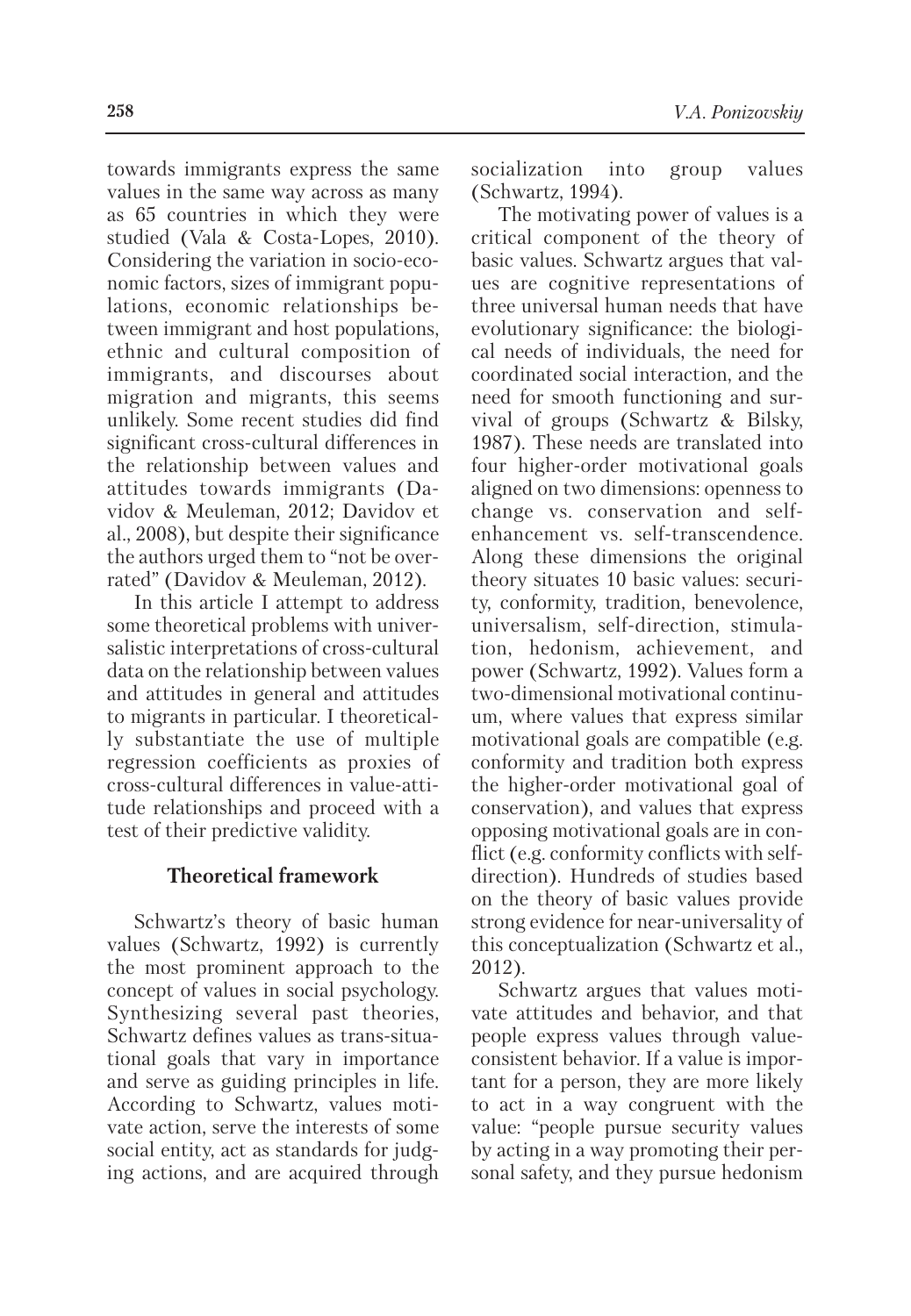values by engaging in pleasurable activities" (Bardi & Schwartz, 2003). Further, Schwartz argues that the pattern of motivational congruities and conflicts that underlies the structure of values is also responsible for the relations among values and value-expressive behaviors, and that each valueexpressive behavior is meaningfully related to all values (Bardi & Schwartz, 2003). In Schwartz's view, performing a security-congruent behavior or holding a security-congruent attitude is primarily motivated by the value of security, but also — albeit to a lesser degree — by values of tradition and conformity, since the serve a similar motivational goal, namely, conservation.

An important critique of Schwartz's interpretation of the relations between values and attitudes is that it is difficult to test whether respondents from different cultures interpret abstract values as having the same content or meaning (Peng, Nisbett, & Wong, 1997). In an attempt to address this issue Gregory Maio (2010) pointed to important differences between the functioning of values on the most abstract level — as guiding principles described by Schwartz — and the effects of values on specific behavioral choices. Maio problematized the proposition that highly abstract values directly motivate very particular behaviors, and studied the process of bridging the gap between abstract and concrete levels. He suggested thinking about values as mental representations, or cognitive hierarchies, where a Schwartzian highly abstract value is a category, and a particular attitude or a behavior is a member of the category, or an instantiation. Maio found that instantiations of values vary in the

elaboration of arguments in support of their relation to a specific value and in their typicality as a representation of a value, and that this variance has strong motivational consequences (Maio, 2010). For example, the relationship between values and attitudes strengthens when people explicitly describe their attitudes as value-expressive (Maio & Olson, 1995, 2000). Maio stressed that motivation is shared between values on the most abstract level, between values-as-categories. However, he never explicitly addressed the question whether motivation for specific instantiations of values is shared with neighboring values.

I argue that motivation is not shared on the instantiation level — specific attitudes and behaviors are not motivated by the whole "motivational continuum" of abstract values, but are motivated only through their connection to a specific, particular value  $-$  or, in Maio's terms, through being a member of a cognitive category.

From early childhood people are socialized into value-meaning of behaviors: "be kind and share your toys", "eat your vegetables and you'll grow strong", "clean up, don't be a slob". Previously meaningless behaviors acquire meaning through their connection with values. Until mother tells a child that sharing a toy is an act of kindness and reinforces it with praise, giving a toy away does not confer any advantage to the child  $-$  if anything, the child is forgoing an opportunity to play with their toy. Only after mother provides a child with discourse where sharing a toy is indicative of the child's value priorities, the behavior becomes meaningful. Sharing a toy and attitude towards sharing toys become members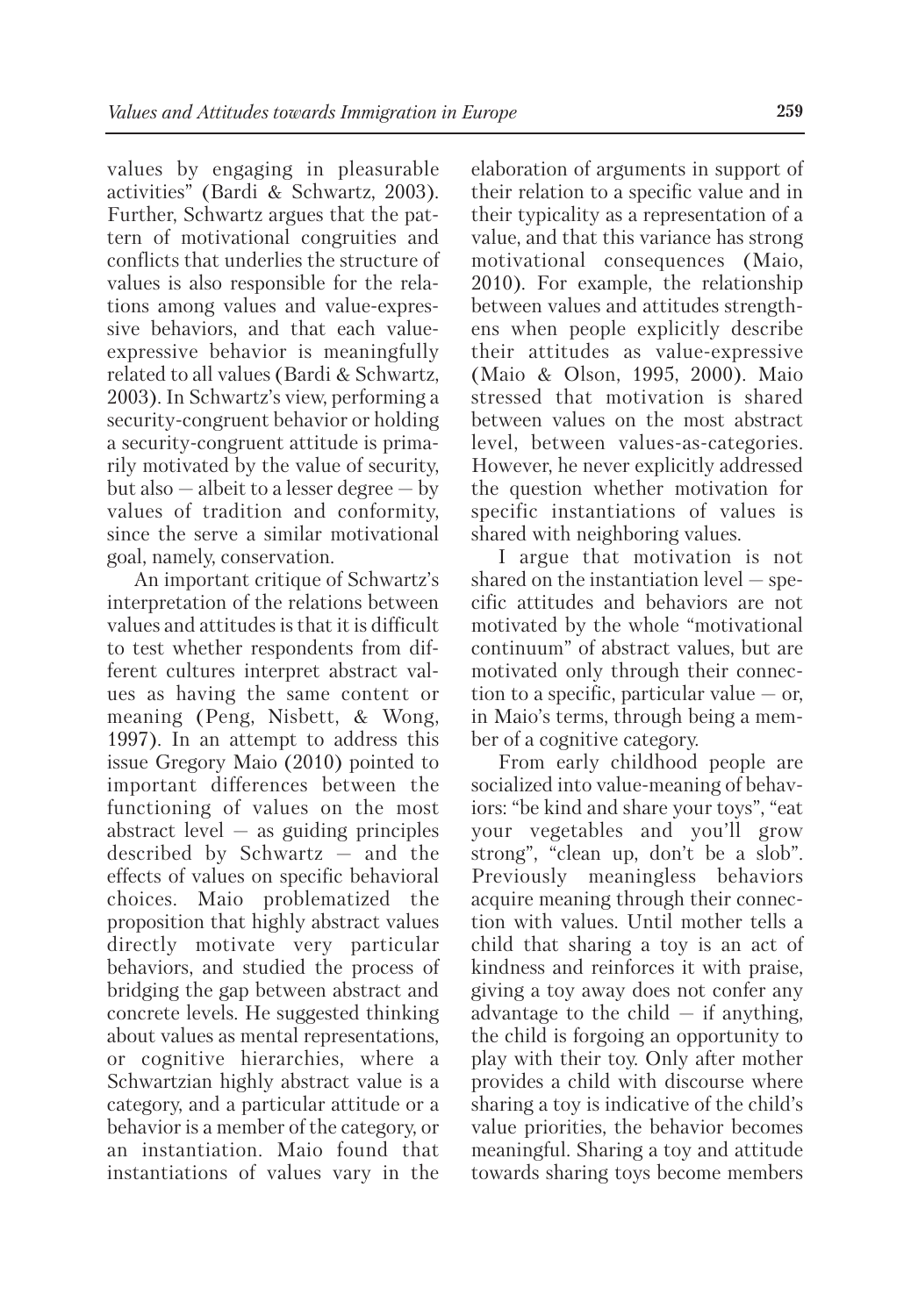of the cognitive category "benevolence". It is important to note that despite the fact that on the abstract level the value of benevolence shares some motivational power with the value of tradition, for example, the specific behavior (sharing toys) is only a member of the category "benevolence", and has no immediate connection to the category "tradition". It is also important that in a hypothetic situation where there is nobody to tell the child that sharing toys is nice, the child will probably not be able to develop an ethical argument for sharing toys on their own.

It is conceivable that the relationship between values and attitudes towards immigration gets established in a similar manner. This relationship, of course, is formed later in one's life, and it is likely that it is not the mother who provides the discourse that ties values to these attitudes, but the education system, the media, and personal communication with other people. One can encounter various discourses about immigration that can relate it to values of universalism (accepting immigrants expresses appreciation of equality, tolerance, and equal opportunities for all), security (accepting immigrants can increase crime rates and disturb social order), tradition (immigrants have no respect for our traditions and can change the traditional way of life in our society), and virtually any other value. However, it is important that discourse is a social product (Halliday, 1978), and people do not develop these discourses independently from their social environment. If previous theorizing holds, the formation of a relationship between a specific value and attitudes towards immigration is contingent on the exposure to a specific discourse.

Summarizing the theory above, I argue that a value is causally related to an attitude if, to the extent, and in the direction the two are tied through discourse. It is the discourse that enables the relationship between values and attitudes.

When bringing this theorization to the measurement level, I encounter difficulties with examining the relationship of interest using the methods used in contemporary values-attitudes research. Correlational studies of values and attitudes that are widely represented in the literature (e.g. Bardi & Schwartz, 2003; Feather & McKee, 2008; Sagiv & Schwartz, 1995) may confound two different relationships: 1) the relationship between a specific value and a specific attitude that gets established through exposure to discourse; and 2) the intercorrelations between abstract values discovered and described by Schwartz. Schwartz's theory describes motivation for holding an attitude or performing a behavior as shared between values neighboring the one it is primarily related to. In this view, sharing a toy is primarily motivated by the value of benevolence, but also, to the lesser extent, by values of universalism and tradition, because they all express higher-order motivational goals of self-transcendence and conservation. I follow Maio in arguing that motivations are only shared at the most abstract level — motivation to perform benevolent behaviors in general is shared with the motivation to perform traditional and universalistic behaviors, but performing a particular benevolence-related behavior (e.g. sharing a toy) is motivated by the value of benevolence separately from other values.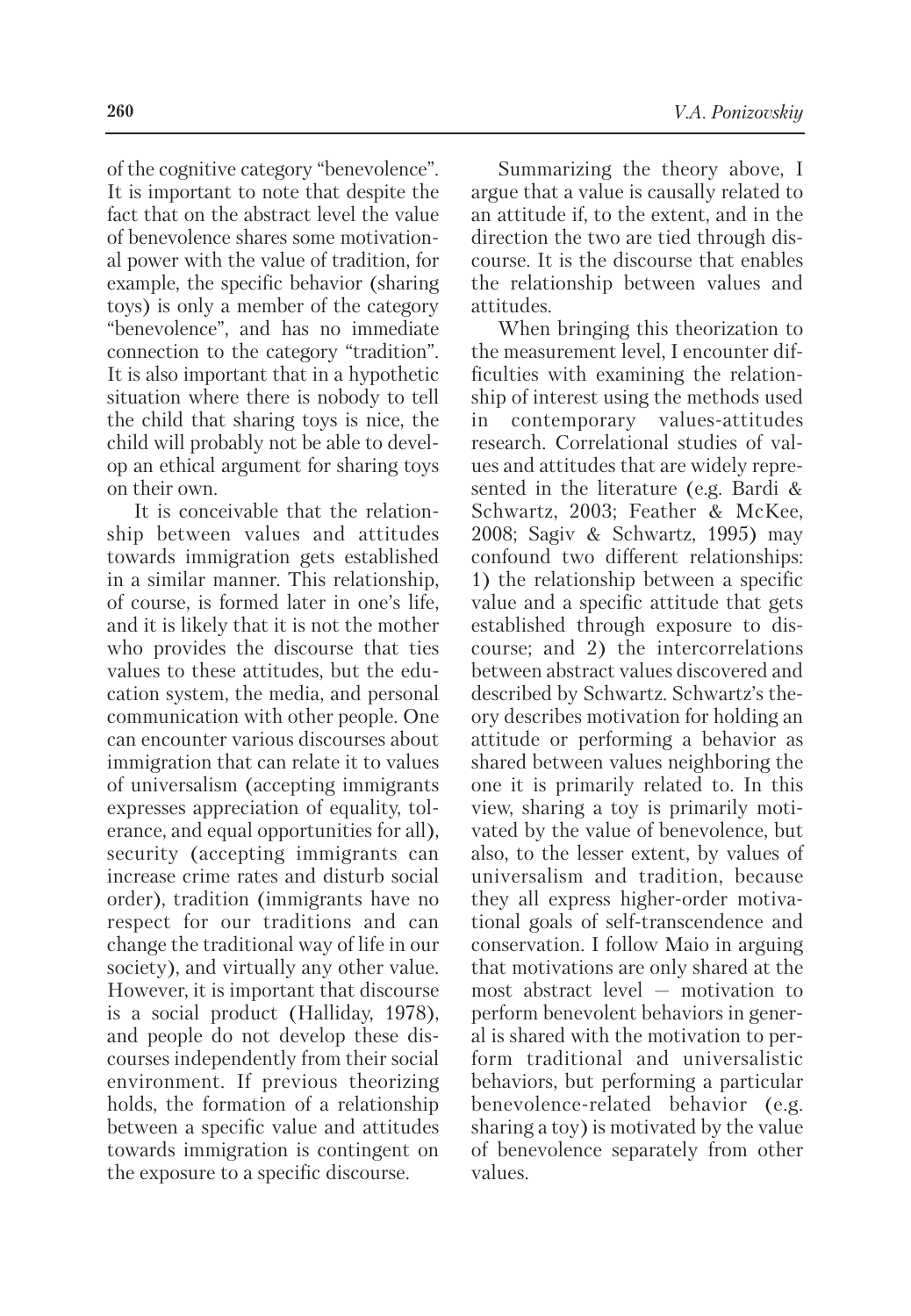The second method that is widely used to assess the relationships between values and attitudes is regression analysis that employs higher-order value dimensions (e.g. (Davidov & Meuleman, 2012; Davidov et al., 2008; Schwartz, 2007). This approach does not allow the examination of links between specific values and attitudes since specific value scores are averaged into higher-order dimension scores. Davidov and Meuleman, for example, predict that in a European sample the value of universalism should be related to attitudes towards immigrants positively and strongly, the value of benevolence should be related positively, but weakly, and that there should be no cross-cultural differences in the pattern of relationships (Davidov et al., 2008). Since higher-order values were used for their analysis, the authors were not able to test these predictions.

I argue that using single values in a hierarchic regression could allow disentangling the two kinds of relationships described above. Such a regression could control for the intercorrelations between abstract values, and the resulting coefficients could be interpreted as culturally specific patterns of relationships between the ten values and the attitude of interest. This approach is generally discouraged, and to the best of my knowledge has never been used in studies of value-attitude relationships.

The arguments that are brought against such analyses are multicollinearity problems arising from high correlations between specific values; and the fuzziness of borders between abstract values, where some items inevitably express elements of motivation relevant to neighboring values (Davidov et al., 2008; Schwartz et al., 2012). However, since no multicollinearity statistics on values were not reported in the literature, it is difficult to estimate the degree to which multicollinearity would hinder the interpretation of regression coefficients. Since I interpret single values as cognitive categories and not as representations of the higher-order motivational goals (in fact, I will be trying to control for the interrelatedness of values), the fuzziness of motivational borders on the abstract level should not affect my analysis.

Based on these theoretical considerations, I formulate the following hypotheses. Accounting for countrylevel differences (adding interaction terms with country-level regression slopes) in the relationship between values and attitudes towards immigrants will significantly improve the amount of variance in attitudes towards immigrants explained by the model (Hypothesis 1). Regression coefficients for countries obtained using the data at one time point will moderate the relationship between personal values and attitudes towards immigrants at a different time point in an unrelated sample (Hypothesis 2). A model that uses single values as predictors will perform significantly better than a model that uses higher-order values (Hypothesis 3). As an application of these theoretical hypotheses, I will also test a hypothesis that is based on my theorization about the differences in discourses on immigration between Western democracies and Eastern European post-communist countries. I expect that regression coefficients for universalism will be larger in Western European countries compared to Eastern European countries (Hypothesis 4).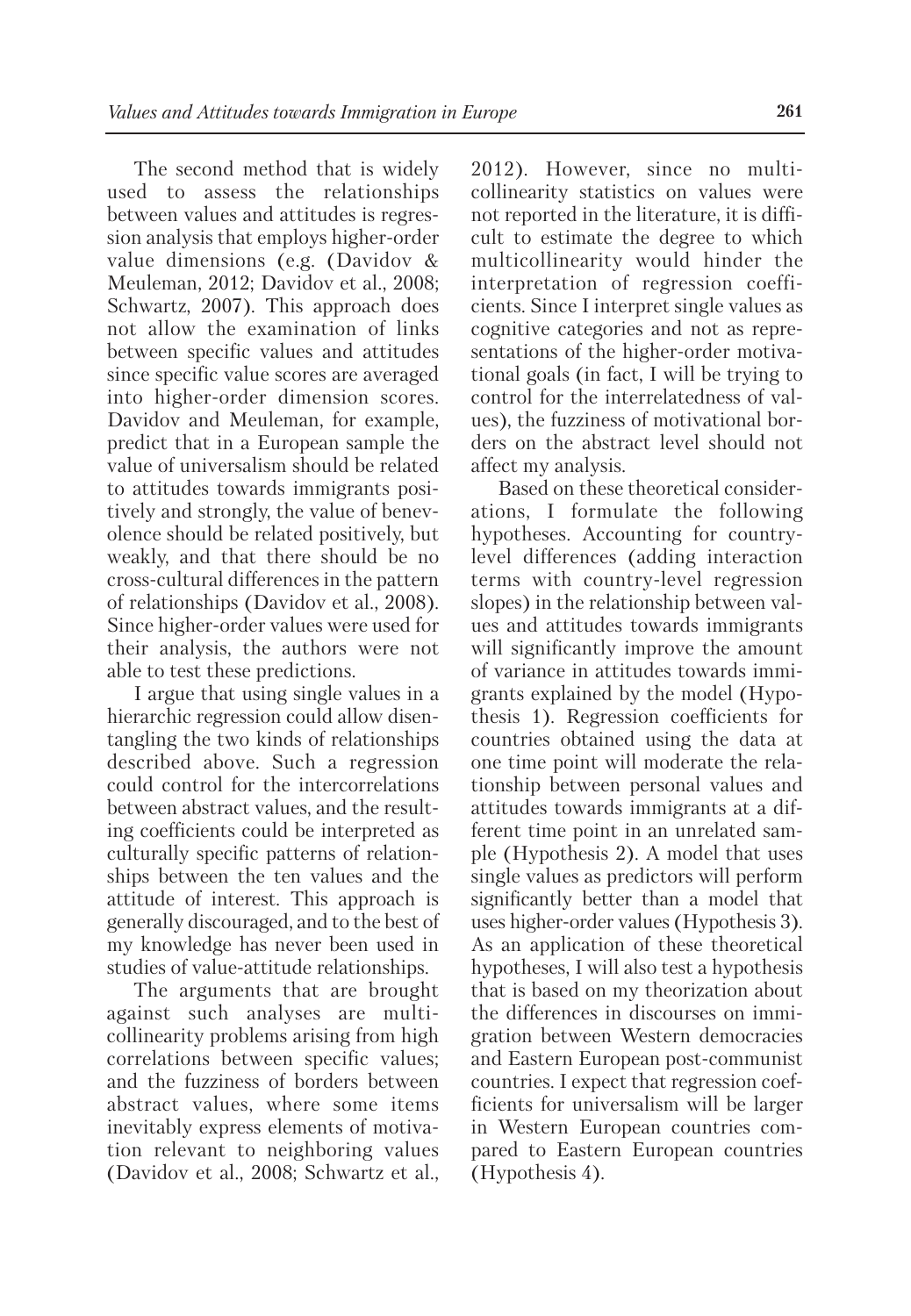#### **Method**

#### *Data*

To test the hypotheses, I used data from two waves of the European Social Survey (ESS), waves 5 and 6, collected in years 2010 and 2012, respectively. 25 countries that were represented in both waves of the survey were chosen for the analysis. For each of the countries, representative samples of population aged 15 years and older were collected in adherence to strict guidelines for cross-cultural social research developed by Harknes et al. (2003). The data was collected during face-to-face interviews. The following countries were included in the analysis (sample sizes for waves 5 and 6 are indicated in the parentheses): Belgium (BE) (1,704; 1,869), Bulgaria (BG) (2,434; 2,260), Switzerland (CH) (1,506; 1,493), Cyprus (CY) (1,083; 1,116), Czech Republic (CZ) (2,386; 2,009), Germany (DE) (3,031; 2,958), Denmark (DK) (1,576; 1,650), Estonia (EE) (1,793; 2,380), Spain (ES) (1,885; 1,889), Finland (FI) (1,878; 2,197), France (FR) (1,728; 1,968), United Kingdom (GB) (2,422; 2,286), Hungary (HU) (1,561; 2,014), Ireland (IE) (2,576; 2,628), Israel (IL) (2,294; 2,508), Lithuania (LT) (1,677; 2,109), Netherlands (NL) (1,829; 1,845), Norway (NO) (1,548; 1,624), Poland (PL) (1,751; 1,898), Portugal (PT) (2,150; 2,151), Russian Federation (RU) (2,595; 2,484), Sweden (SE) (1497; 1,847), Slovenia (SI) (1,403; 1,257), Slovakia (SK) (1,856; 1,847), and Ukraine (UA) (1,931; 2,178). The total size of the sample was 48,094 respondents for wave 5 and 50,465 respondents for wave 6 data.

Four sociodemographic characteristics were included: age, gender, education, and income. Education was measured as the number of years of full-time education completed, and income was measured as self-reported household total net income, with responses recorded on a 10-point scale from 1 ("1st decile") to 10 ("10th decile).

Ten basic human values were measured using the 21-item ESS human values scale. Items of the value scale are short verbal portraits of 21 persons, their life goals and priorities (e.g. "He thinks it is important that every person in the world be treated equally. He believes everyone should have equal opportunities in life"). The respondents are asked to identify how similar is the described person to themselves on a 6 point Likert-type scale, from 1 (very much like me) to 6 (not like me at all). Each of the ten Schwartz's values is measured with 2 items in the ESS, with the exception of Universalism that is measured with 3 items.

Scores for higher-order value dimensions were calculated based on single value scores. The score for conservation was calculated as the average of security, conformity, and tradition; for self-transcendence as the average of universalism and benevolence; for openness to change as the average of self-direction, stimulation, and hedonism; and for self-enhancement as the average of achievement and power.

Attitudes towards migrants were measured with 3 items from a migration module of the ESS questionnaire: whether immigrants are bad or good for the country's economy, whether country's cultural life is undermined or enriched by immigrants, and whether immigrants make the country a worse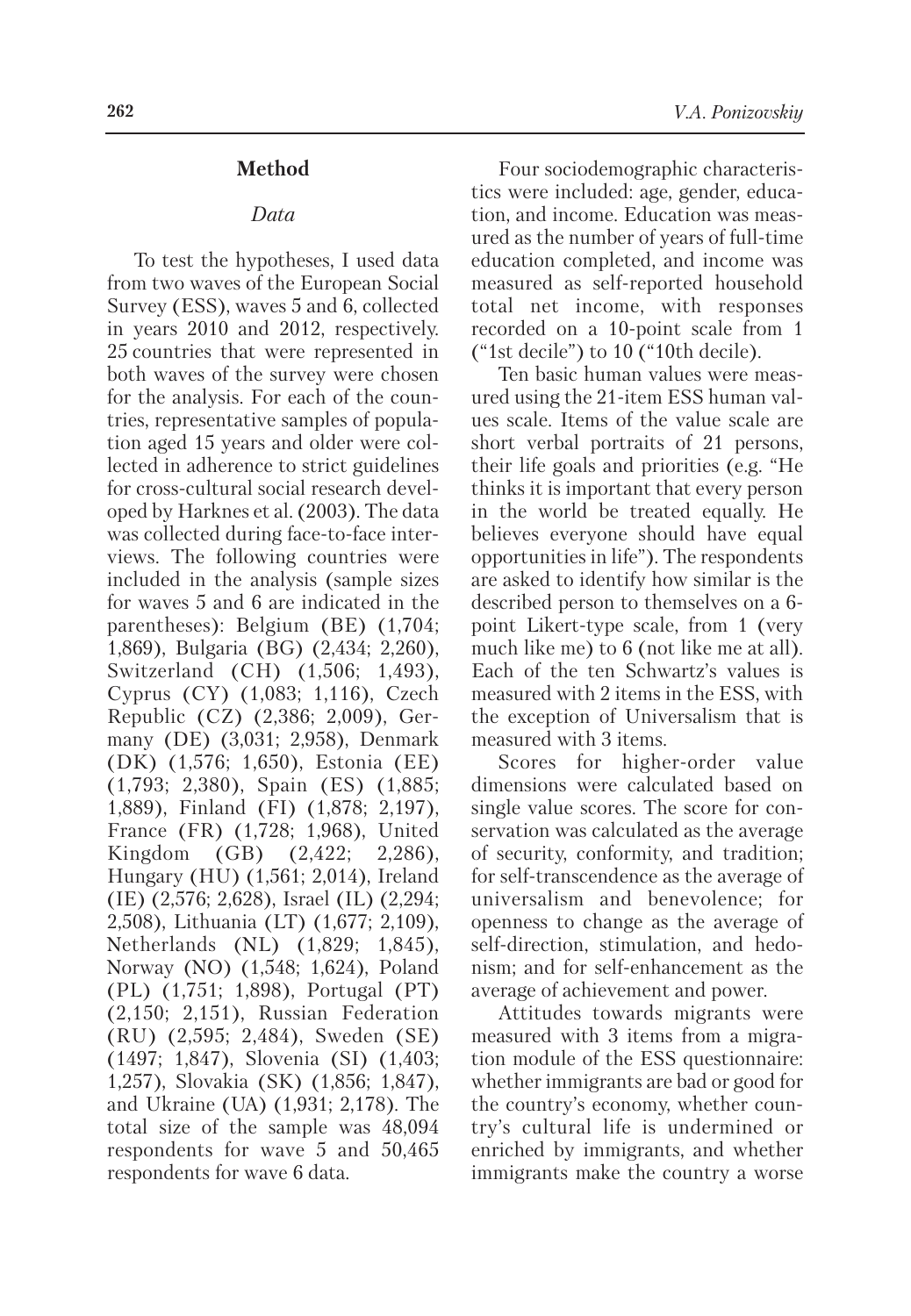or better place to live. The responses were recorded on a 10 point scale, where 0 corresponds to an extremely negative attitude or belief about immigrants, and 10 corresponds to an extremely positive attitude or belief. It is important to note that the word "immigrant" was not used in the wording of questions, as the meaning of that word varies across European countries. The wording used in the questionnaire is "people who come to live in [the country] from abroad" (Card, Dustmann, & Preston, 2005). The composite score for attitudes towards immigrants was computed as an average of the three items. Cronbach's alphas for all individual countries for waves 5 and 6 fell in the  $.77 - .91$ range.

The distinction between Western and Eastern Europe was made in line with a previous study by Annabel Kuntz and colleagues (Kuntz, Davidov, Schwartz, & Schmidt, 2015). A dummy variable coded whether the country has ever been under communist rule.

# *Analysis*

Before beginning the main analysis I tested whether multicollinearity affects the regression coefficients in question. In the selected data sets I ran a multiple regression that used ten single values as predictors of attitudes towards immigration. For both waves 5 and 6, variance inflation factor (VIF) did not exceed 1.83, and tolerance did not drop lower than .55 for any of the predictor values. These numbers fall well within the conventional guidelines of maximum VIF of 10 and minimum tolerance of .1 (Neter, Kutner, Nachtsheim, & Wasserman, 1996). Since multicollinearity between values does not present a statistical problem in these datasets, I proceeded with my analysis.

I first performed a multiple regression accounting for correlations between individual values using multigroup analysis in AMOS and data from ESS wave 5. Ten single values were included as predictors, and the attitude towards immigration was the dependent variable. The results were 25 sets of 10 unstandardized coefficients, each representing the regression slope of a single value in a single country. For comparison purposes, a similar analysis was performed using scores for higherorder value dimensions.

Then, regression weights obtained in the previous step were included as country-level variables in the database for ESS wave 6. Their interactions with individual level values were computed and also included in the database.

Finally, I performed a hierarchical multiple regression using data from ESS wave 6, where the predictors were: age, gender, education, and income (step 1), individual values (step 2), country-level unstandardized regression weights (step 3), and the interaction term for individual values and corresponding country-level regression weights (step 4).

For comparison purposes, another analysis was run with the higher-order value dimensions. The predictors included were: age, gender, education, and income (step 1), individual higherorder value scores (step 2), countrylevel regression weights for higherorder value dimensions (step 3), and the interaction term for individual higher-order value scores and corresponding country-level regression weights (step 4).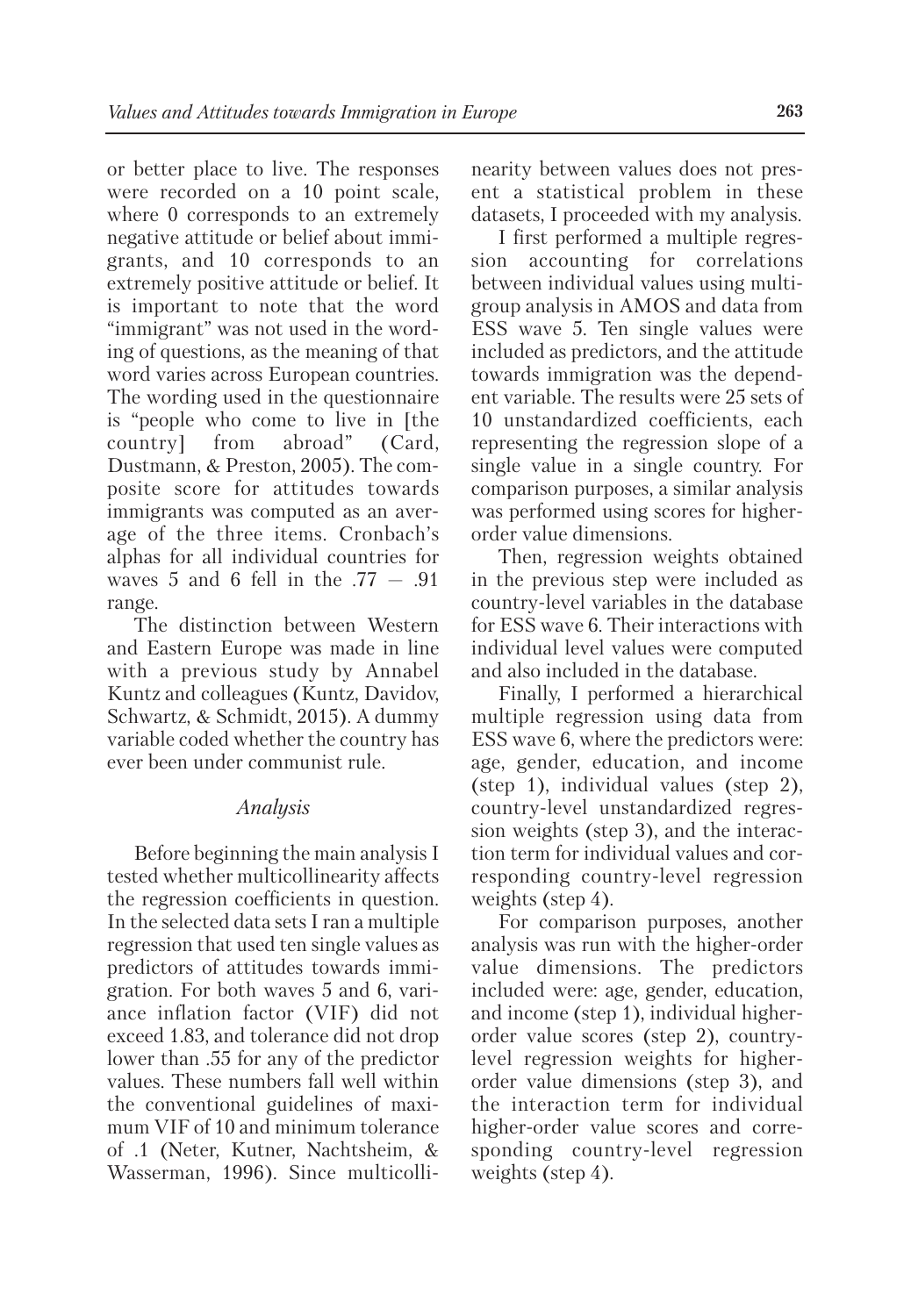## **Results**

The coefficients resulting from the first regression analyses of wave 5 data can be found in Appendices A (for single values) and B (for higher-order value dimensions). Table 1 displays descriptive statistics from this analysis.

The results of the hierarchical regression that used data from wave 6 and included sociodemographic characteristics, individual-level single values, country-level coefficients obtained from wave 5, and the interaction terms to predict attitudes towards immigrants are summarized in Table 2. Sociodemographic characteristics accounted for about 6% of variance in the attitude, with all of them being significant, and education being the strongest positive predictor, in agreement with previous findings. Adding values significantly improved the prediction (up to 12% of variance), with universalism being the strongest positive predictor

of positive attitudes towards immigrants, and security being the strongest negative predictor, also supporting previously reported findings, and confirming the untested hypothesis by Davidov and colleagues (2008). Adding country-level coefficients and interaction terms further increased the amount of explained variance to 18% confirming Hypothesis 1. Seven out of 10 interaction terms contributed significantly to the prediction confirming Hypothesis 2. Interpreting individual contributions of country-level slopes, however, is hindered by the fact that they were treated by the regression as individual-level variables, resulting in unacceptable error levels.

For comparison purposes I performed a similar analysis using unstandardized regression coefficients for higher-order value dimensions derived from ESS wave 5 data. The results are summarized in Table 3. The first step of the hierarchical regression included

*Table 1*

|                | Mean   | <b>SD</b> | <b>Minimum</b> | <b>Maximum</b> |
|----------------|--------|-----------|----------------|----------------|
| Security       | $-.27$ | .16       | $-.50$         | .09            |
| Conformity     | $-.05$ | .09       | $-.20$         | .18            |
| Tradition      | $-.12$ | .12       | $-.40$         | .11            |
| Benevolence    | .01    | .14       | $-.27$         | .24            |
| Universalism   | .46    | .32       | $-.06$         | .95            |
| Self-Direction | .03    | .11       | $-.16$         | .27            |
| Stimulation    | .04    | .08       | $-.15$         | .16            |
| Hedonism       | .01    | .08       | $-.15$         | .13            |
| Achievement    | .07    | .09       | $-.09$         | .27            |
| Power          | $-.02$ | .10       | $-.26$         | .16            |

**Unstandardized regression coefficients for 10 values and attitudes towards immigrants for 25 countries**

*Note.* Data was collected in ESS wave 5.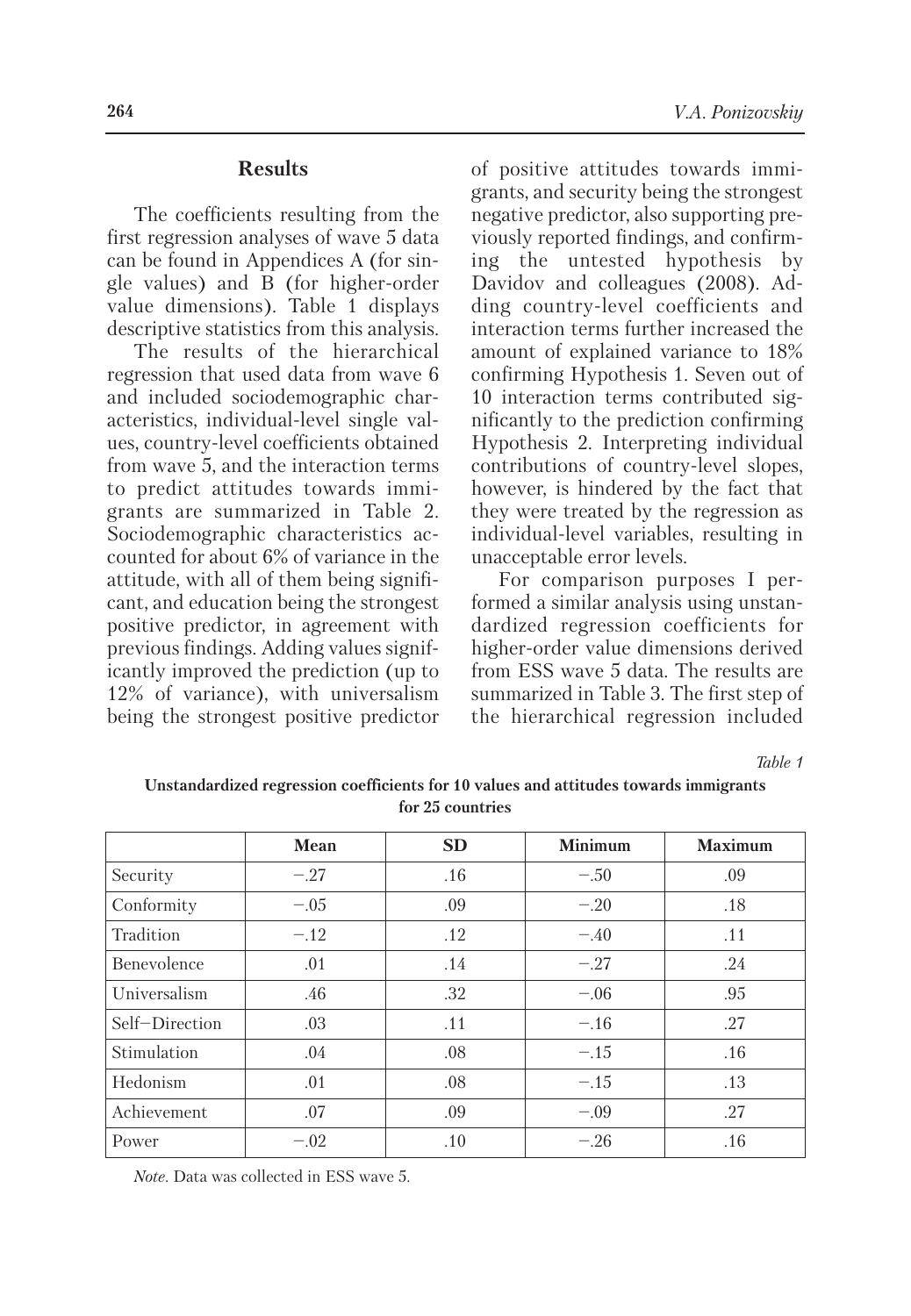# **Hierarchical regression models of the link between individual values and attitudes towards immigrants**

|                                   | Model 1    |      | Model 2     |      | Model 3     |      | Model 4    |          |
|-----------------------------------|------------|------|-------------|------|-------------|------|------------|----------|
|                                   | β          | SE   | β           | SE   | β           | SE   | B          | SЕ       |
| Sociodemographic factors          |            |      |             |      |             |      |            |          |
| Gender                            | $-.018***$ | .022 | $-.018***$  | .022 | .000        | .021 | .000       | .021     |
| Age                               | $-.025***$ | .001 | $-.020***$  | .001 | $-.022***$  | .001 | $-.023***$ | .001     |
| Income                            | $.087***$  | .004 | $.077***$   | .004 | $.087***$   | .004 | $.087***$  | .004     |
| Education                         | .199***    | .003 | $.155***$   | .003 | $.154***$   | .003 | $.152***$  | .003     |
| <b>Individual values</b>          |            |      |             |      |             |      |            |          |
| Security                          |            |      | $-.170***$  | .013 | $-.134***$  | .013 | $-.068***$ | $.026\,$ |
| Conformity                        |            |      | $-.018**$   | .012 | $-.030***$  | .012 | $-.026***$ | .014     |
| Tradition                         |            |      | $-.081***$  | .013 | $-.056***$  | .013 | $-.021**$  | .017     |
| Benevolence                       |            |      | $.035***$   | .017 | $-0.007$    | .017 | $-0.003$   | .017     |
| Universalism                      |            |      | $.184***$   | .018 | $.151***$   | .018 | $.038***$  | .029     |
| Self-Direction                    |            |      | $-.004$     | .014 | $-.002$     | .014 | $-.005$    | .014     |
| Stimulation                       |            |      | .011        | .012 | $.016*$     | .012 | .002       | .012     |
| Hedonism                          |            |      | $.014*$     | .011 | $-.019**$   | .011 | $-.021**$  | .011     |
| Achievement                       |            |      | .009        | .012 | $.014*$     | .012 | .012       | .014     |
| Power                             |            |      | $-0.075***$ | .012 | $-0.025***$ | .012 | $-0.015*$  | .013     |
| Country-level coefficients        |            |      |             |      |             |      |            |          |
| Security slope                    |            |      |             |      | $.146***$   | .138 | $-.017$    | .383     |
| Conformity slope                  |            |      |             |      | $-.146***$  | .159 | $-144***$  | .501     |
| Tradition slope                   |            |      |             |      | $-.041***$  | .173 | $-181***$  | .444     |
| Benevolence slope                 |            |      |             |      | $-0.058***$ | .118 | $-.170***$ | .564     |
| Universalism slope                |            |      |             |      | $.098***$   | .079 | $-.439***$ | .240     |
| Self-Direction slope              |            |      |             |      | $-.055***$  | .143 | $-.141***$ | .502     |
| Stimulation slope                 |            |      |             |      | $-0.039***$ | .229 | $-.118***$ | .496     |
| Hedonism slope                    |            |      |             |      | $-.022**$   | .180 | $-0.033$   | .503     |
| Achievement slope                 |            |      |             |      | $-.104***$  | .171 | $-123***$  | .435     |
| Power slope                       |            |      |             |      | $.032***$   | .171 | $-.073***$ | .392     |
| <b>Interactions</b>               |            |      |             |      |             |      |            |          |
| Security interaction              |            |      |             |      |             |      | $.166***$  | .074     |
| Conformity interaction            |            |      |             |      |             |      | .001       | .114     |
| Tradition interaction             |            |      |             |      |             |      | $.142***$  | .091     |
| Benevolence interaction           |            |      |             |      |             |      | $.108**$   | .111     |
| Universalism interaction          |            |      |             |      |             |      | $.567***$  | .047     |
| Self-Direction interaction        |            |      |             |      |             |      | $.085***$  | .107     |
| Stimulation interaction           |            |      |             |      |             |      | $.079***$  | .119     |
| Hedonism interaction              |            |      |             |      |             |      | .009       | .117     |
| Achievement interaction           |            |      |             |      |             |      | .016       | .103     |
| Power interaction                 |            |      |             |      |             |      | $.109***$  | .097     |
| $R^2$                             | .063       |      | .124        |      | .172        |      | .180       |          |
| Standard error of the<br>estimate | 2.12       |      | 2.05        |      | 1.99        |      | 1.98       |          |

\*\*\* *p* < .001, \*\* *p* < .01,\* *p* < .05.

*Note*. All *R2* changes are significant. Individual-level data was collected in ESS wave 6.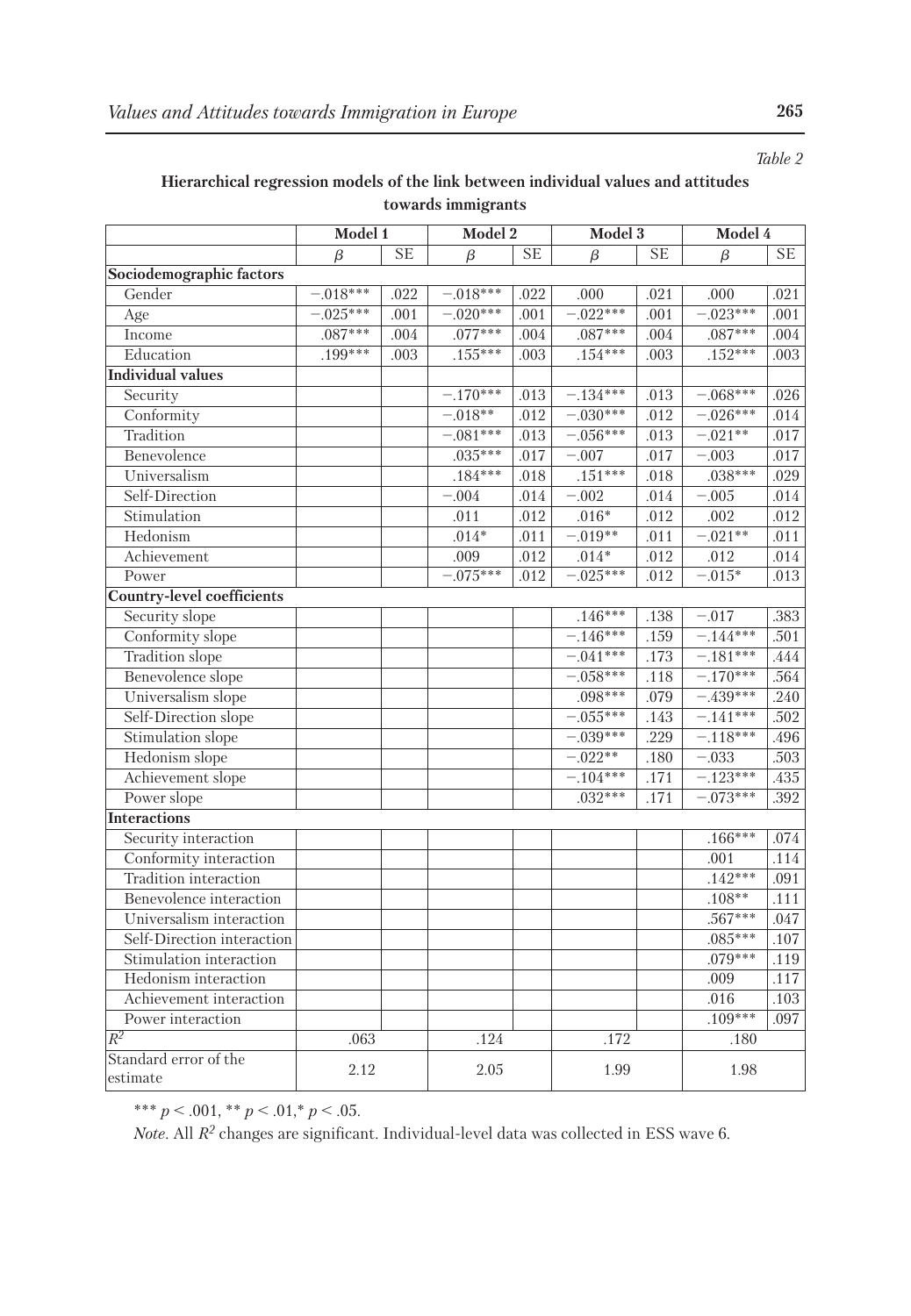*Table 3*

|                                      | Model 1    |           | Model 2    |           | Model 3    |      | Model 4    |           |
|--------------------------------------|------------|-----------|------------|-----------|------------|------|------------|-----------|
|                                      | β          | <b>SE</b> | β          | <b>SE</b> | β          | SE   | $\beta$    | <b>SE</b> |
| Sociodemographic factors             |            |           |            |           |            |      |            |           |
| Gender                               | $-.018***$ | .022      | $-.027***$ | .022      | $-.015**$  | .022 | $-.016**$  | .022      |
| Age                                  | $-.025***$ | .001      | $-013*$    | .001      | $-.019***$ | .001 | $-.019**$  | .001      |
| Income                               | $.087***$  | .004      | $.079***$  | .004      | $.088***$  | .004 | $.088***$  | .004      |
| Education                            | .199***    | .003      | $.163***$  | .003      | $.153***$  | .003 | $.154***$  | .003      |
| Individual higher-order value scores |            |           |            |           |            |      |            |           |
| Conservation                         |            |           | $-.202***$ | .017      | $-.174***$ | .017 | $-.207***$ | .039      |
| Self-Transcendence                   |            |           | $.187***$  | .019      | $.149***$  | .019 | $.096***$  | .035      |
| Openness to Change                   |            |           | $.021**$   | .016      | $-.003$    | .016 | $-.010$    | .017      |
| Self-Enhancement                     |            |           | $-.071***$ | .013      | $-.035***$ | .014 | $-.036***$ | .014      |
| Country-level coefficients           |            |           |            |           |            |      |            |           |
| Conservation slope                   |            |           |            |           | $-.090***$ | .093 | $-.011$    | .344      |
| Self-Transcendence slope             |            |           |            |           | $.049***$  | .074 | $-.202***$ | .313      |
| Openness to Change slope             |            |           |            |           | $-.027***$ | .105 | $-.074**$  | .369      |
| Self-Enhancement slope               |            |           |            |           | $-.009$    | .114 | $-.078***$ | .415      |
| <b>Interactions</b>                  |            |           |            |           |            |      |            |           |
| Conservation interaction             |            |           |            |           |            |      | $.085**$   | .074      |
| Self-Transcendence interaction       |            |           |            |           |            |      | $-.271***$ | .062      |
| Openness to Change interaction       |            |           |            |           |            |      | $-.046$    | .088      |
| Self-Enhancement interaction         |            |           |            |           |            |      | $-.071***$ | .104      |
| $R^2$                                | .063       |           | .111       |           | .129       |      | .132       |           |
| Standard error of the estimate       | 2.12       |           | 2.06       |           | 2.04       |      | 2.03       |           |

## **Hierarchical regression models of the link between higher-order value scores and attitudes towards immigrants**

\*\*\*  $p < .001$ , \*\*  $p < .01$ , \*  $p < .05$ .

*Note*. All *R2* changes are significant. Individual-level data was collected in ESS wave 6.

sociodemographic characteristics and was identical to the corresponding step in previous analysis. Including individual-level scores for higher-order value dimensions improved the prediction from 6 to 11% of variance explained an effect comparable to that of including single values. Including differences in slopes and interactions between individual-level scores and countrylevel slopes resulted in statistically significant increases of variance explained — to 13%. The resulting model, however, accounted for 29% less variance explained than the model based on

single values (13.2% as compared to 18%) supporting Hypothesis 3.

Finally, I performed separate regressions of single values onto attitudes towards immigrants for communist and non-communist countries using ESS wave 5 data. The unstandardized coefficient for universalism was .617  $(p < .001, SE = .02)$  for countries with no former communist regimes, and .168  $(p < .001, SE = .03)$  for countries that had former communist rule. The coefficients were significantly different  $(t = 12.45, p < .001)$  confirming Hypothesis 4.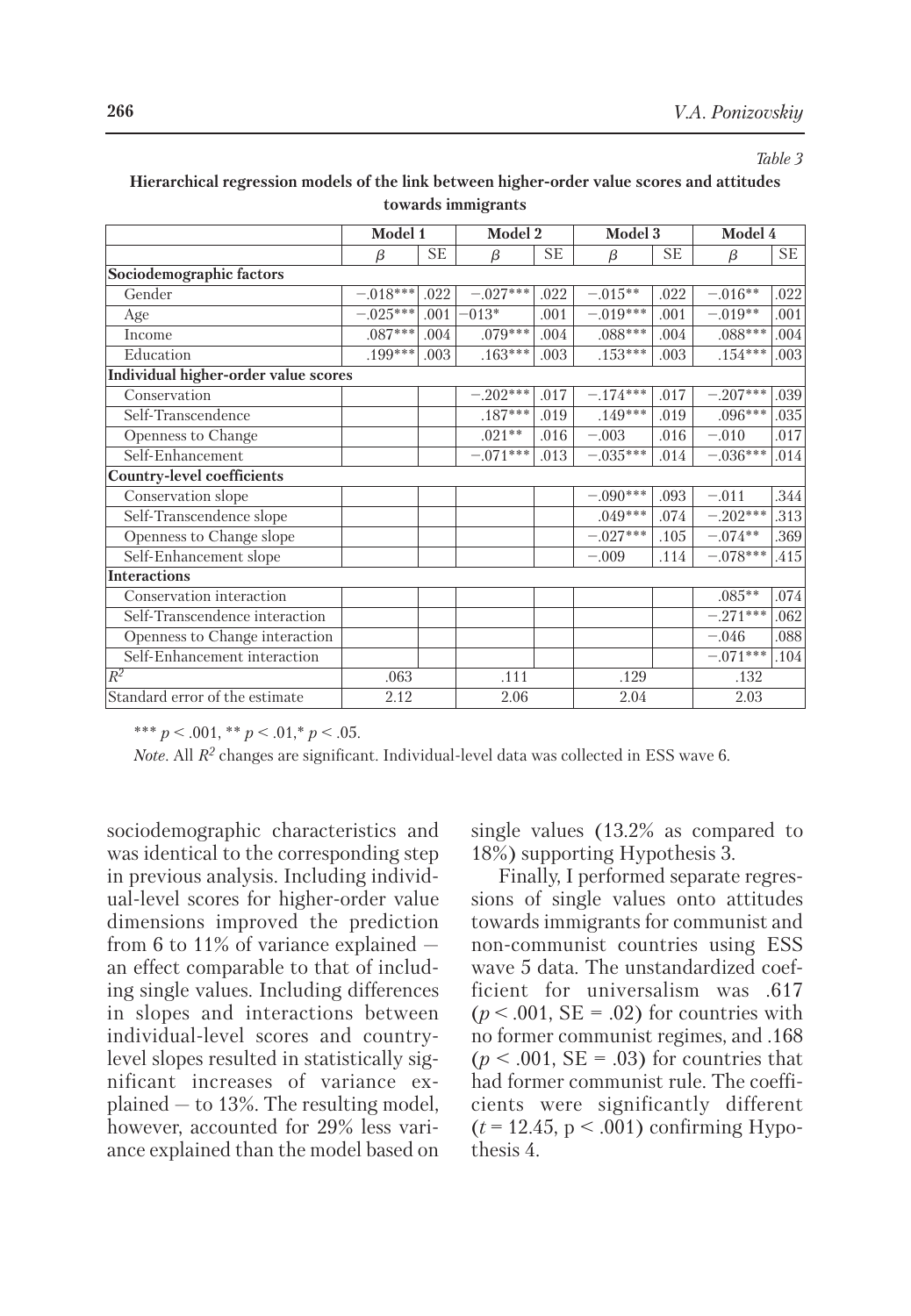## **Discussion**

The major theoretical proposition of this paper — that values predict attitudes to immigrants if, to the extent, and in the direction in which the two are tied in a specific cultural context was confirmed. Unstandardized regression coefficients for countries obtained at one time point did moderate the relationship between values and attitudes towards immigrant at another time point. This paper presents evidence contradicting previous findings that indicated no or minimal cross-cultural variation in the relationship attitudes towards immigrations (Davidov & Meuleman, 2012; Davidov et al., 2008; Vala & Costa-Lopes, 2010) and contributes to the growing body of literature on contextual differences in value-attitude relationships (e.g. Boer & Fischer, 2013; Grigoryan & Schwartz, 2016; Kuntz et al., 2015).

This study has direct implications for public policy. While it replicates findings from previous studies in that values can account for a sizable proportion of variance in attitudes towards immigrants, it also suggests that this relationship might not be uniform while in some countries appeals to the value of universalism (equality, tolerance, and equal opportunity) might improve attitudes towards immigrants, in other countries such appeals may have no effect or even backfire.

Although my prediction that Western democracies will exhibit a stronger relationship between the value of universalism and attitudes towards immigrants than Eastern European countries was confirmed, the aim of this paper was not to explain cross-cultural differences in the relationship between values and attitudes, but to advocate for a more sensitive measure of such differences, and to offer a theoretical justification for it. I interpret such cross-cultural differences as reflective of differences in value-meaning of attitudes towards immigrants, and that these value-meanings are formed through culture-specific discourse. Analysis presented in this paper does not test this theorization directly. While demonstrating predictive validity of unstandardized coefficients, this paper does not establish causality suggested by the theory. Further tasks include performing a multilevel analysis that would allow discerning the main effects of regression weights and the interaction effects, a cross-validation of the regression coefficients with quantitative measures of discourse, and a series of experiments that will test whether cross-cultural differences in slopes translate into differential effects of experimental manipulations of value accessibility.

## **Acknowledgements**

The article was prepared within the framework of the Basic Research Program at the National Research University Higher School of Economics (HSE) and supported within the framework of a subsidy granted to the HSE by the Government of the Russian Federation for the implementation of the Global Competitiveness Program.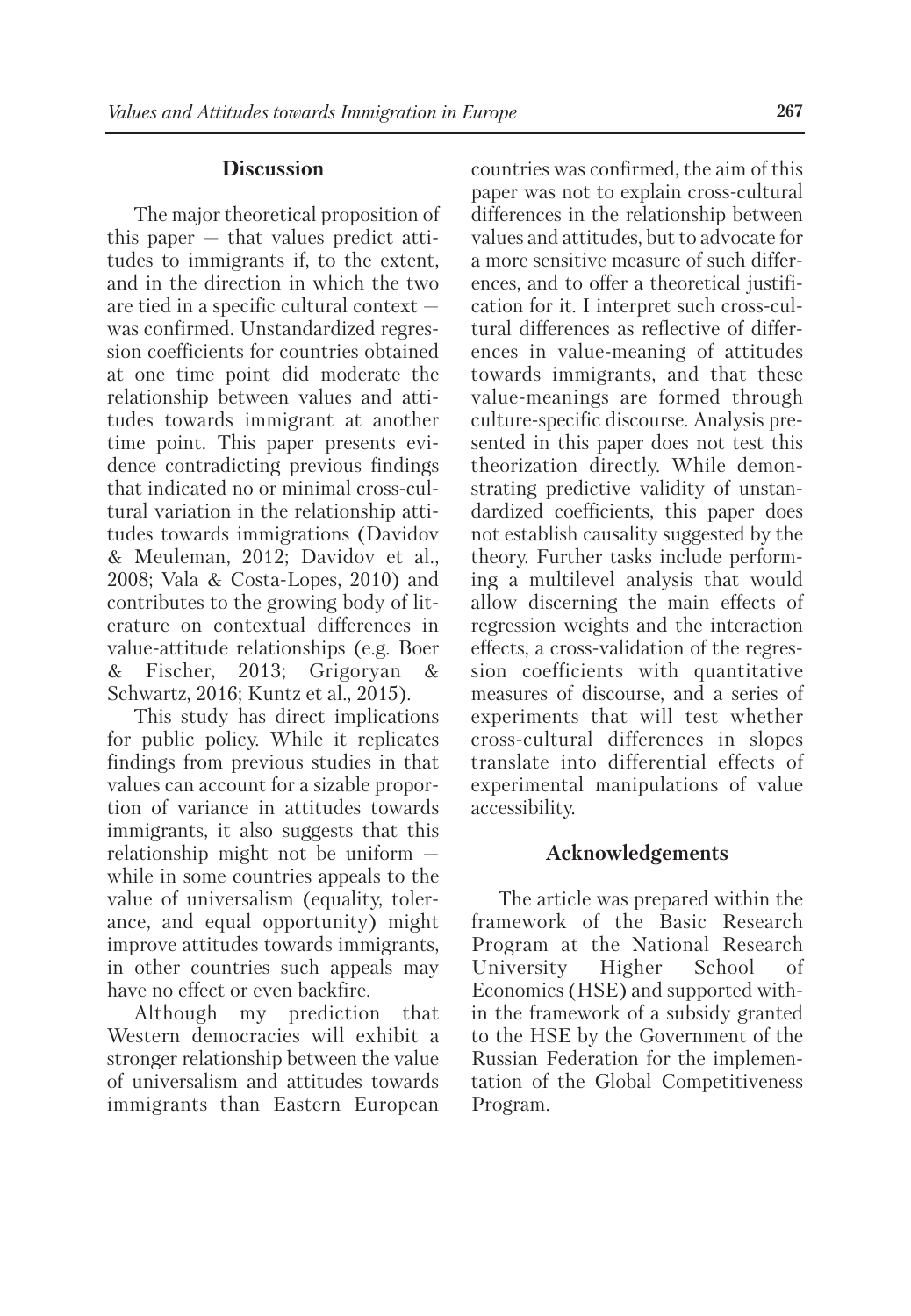## **References**

Altemeyer, B. (1981). *Right-wing authoritarianism.* Winnipeg: University of Manitoba Press.

- Bardi, A., & Schwartz, S. H. (2003). Values and behavior: Strength and structure of relations. *Personality and Social Psychology Bulletin, 29*(10), 1207–1220.
- Boer, D., & Fischer, R. (2013). How and when do personal values guide our attitudes and sociality? Explaining cross-cultural variability in attitude–value linkages. *Psychological Bulletin, 139*(5), 1113.
- Card, D., Dustmann, C., & Preston, I. (2005). *Understanding attitudes to immigration: The migration and minority module of the first European Social Survey* (CReAM Discussion Paper No. 03/05). Retrieved from http://davidcard.berkeley.edu/papers/euroimmig.pdf
- Coenders, M., Lubbers, M., & Scheepers, P. (2008). Support for repatriation policies of migrants comparisons across and explanations for European countries. *International Journal of Comparative Sociology, 49*(2–3), 175–194.
- Davidov, E., & Meuleman, B. (2012). Explaining attitudes towards immigration policies in European countries: The role of human values. *Journal of Ethnic and Migration Studies, 38*(5), 757–775.
- Davidov, E., Meuleman, B., Billiet, J., & Schmidt, P. (2008). Values and support for immigration: A cross-country comparison. *European Sociological Review, 24*(5), 583–599.
- Feather, N. T., & McKee, I. R. (2008). Values and prejudice: Predictors of attitudes towards Australian Aborigines. *Australian Journal of Psychology, 60*(2), 80–90.
- Grigoryan, L., & Schwartz, S. H. (2016). *Values and attitudes towards cultural diversity in the Russian context.* Unpublished manuscript, Department of Psychology, Higher School of Economics, Moscow, Russian Federation.
- Halliday, M. A. K. (1978). *Language as social semiotic.* London: Edward Arnold.
- Harkness, J. A., Van de Vijver, F. J. R., Mohler, P. P., & fur Umfragen, Z. (2003). *Cross-cultural survey methods* (Vol. 325). Hoboken, NJ: Wiley-Interscience.
- Jackson, J. S., Brown, K. T., Brown, T. N., & Marks, B. (2001). Contemporary immigration policy orientations among dominant group membersin Western Europe. *Journal of Social Issues, 57*(3), 431–456.
- Kuntz, A., Davidov, E., Schwartz, S. H., & Schmidt, P. (2015). Human values, legal regulation, and approval of homosexuality in Europe: A cross-country comparison. *European Journal of Social Psychology, 45*(1), 120–134.
- Maio, G. R. (2010). Mental representations of social values. *Advances in Experimental Social Psychology, 42*, 1–43.
- Maio, G. R., & Olson, J. M. (1995). Relations between values, attitudes, and behavioral intentions: The moderating role of attitude function. *Journal of Experimental Social Psychology, 31*(3), 266–285.
- Maio, G. R., & Olson, J. M. (2000). What is a value-expressive attitude. In G. R. Maio & J. M. Olson (Eds.), *Why we evaluate: Functions of attitudes* (pp. 249–269). Mahwah, NJ: Erlbaum.
- Mayda, A. M. (2006). Who is against immigration? A cross-country investigation of individual attitudes toward immigrants. *The Review of Economics and Statistics, 88*(3), 510–530.
- Neter, J., Kutner, M. H., Nachtsheim, C. J., & Wasserman, W. (1996). *Applied linear statistical models* (Vol. 4). Chicago: Irwin.
- OECD. (2006). *International Migration Outlook 2006.* Paris: OECD.

OECD. (2015) . *International Migration Outlook 2015.* Paris: OECD.

Peng, K., Nisbett, R. E., & Wong, N. Y. C. (1997). Validity problems comparing values across cultures and possible solutions. *Psychological Methods, 2*(4), 329.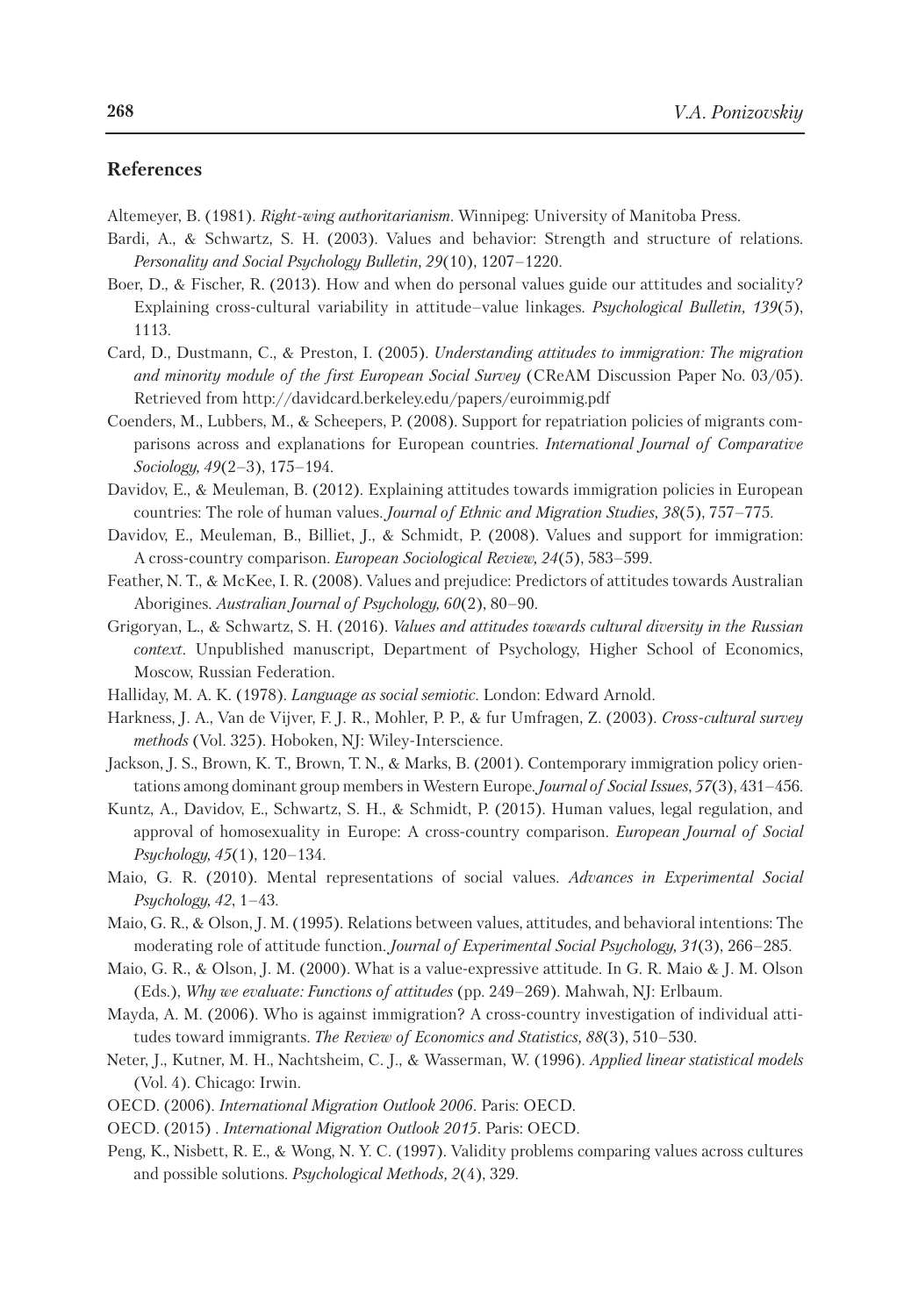- Pratto, F., Sidanius, J., Stallworth, L. M., & Malle, B. F. (1994). Social dominance orientation: A personality variable predicting social and political attitudes. *Journal of Personality and Social Psychology, 67*(4), 741.
- Quillian, L. (1995). Prejudice as a response to perceived group threat: Population composition and anti-immigrant and racial prejudice in Europe. *American Sociological Review, 60*(4), 586–611.
- Rustenbach, E. (2010). Sources of negative attitudes toward immigrants in Europe: A multi-level analysis. *International Migration Review, 44*(1), 53–77.
- Sagiv, L., & Schwartz, S. H. (1995). Value priorities and readiness for out-group social contact. *Journal of Personality and Social Psychology, 69(*3), 437.
- Sawyerr, O. O., Strauss, J., & Yan, J. (2005). Individual value structure and diversity attitudes: The moderating effects of age, gender, race, and religiosity. *Journal of Managerial Psychology, 20*(6), 498–521.
- Scheepers, P., Gijsberts, M., & Coenders, M. (2002). Ethnic exclusionism in European countries. Public opposition to civil rights for legal migrants as a response to perceived ethnic threat. *European Sociological Review, 18*(1), 17–34.
- Schneider, S. L. (2008). Anti-immigrant attitudes in Europe: Outgroup size and perceived ethnic threat. *European Sociological Review, 24*(1), 53–67.
- Schwartz, S. H. (1992). Universals in the content and structure of values: Theoretical advances and empirical tests in 20 countries. *Advances in Experimental Social Psychology, 25*(1), 1–65.
- Schwartz, S. H. (1994). Beyond individualism/collectivism: New cultural dimensions of values. In U. Kim, H. C. Triandis, Ç. Kâğitçibaşi, S.-C. Choi, & G. Yoon (Eds.), *Individualism and collectivism: Theory, method, and applications* (pp. 85–119). Thousand Oaks, CA: Sage Publications, Inc.
- Schwartz, S. H. (2007). Value orientations: Measurement, antecedents and consequences across nations. In R. Iowell, C. Roberts, R. Fitzgerald, & G. Eva (Eds.), *Measuring attitudes cross-nationally: Lessons from the European Social Survey* (pp. 161–193). London: Sage.
- Schwartz, S. H., & Bilsky, W. (1987). Toward a theory of the universal content and structure of values: Extensions and cross-cultural replications. *Journal of Personality and Social Psychology, 58*(5), 878.
- Schwartz, S. H., Caprara, G. V., & Vecchione, M. (2010). Basic personal values, core political values, and voting: A longitudinal analysis. *Political Psychology, 31*(3), 421–452.
- Schwartz, S. H., Cieciuch, J., Vecchione, M., Davidov, E., Fischer, R., Beierlein, C., ... Demirutku, K. (2012). Refining the theory of basic individual values. *Journal of Personality and Social Psychology, 103*(4), 663.
- Schwartz, S. H., & Sagiv, L. (1995). Identifying culture-specifics in the content and structure of values. *Journal of Cross-Cultural Psychology, 26*(1), 92–116.
- Semyonov, M., Raijman, R., & Gorodzeisky, A. (2006). The rise of anti-foreigner sentiment in European societies, 1988–2000. *American Sociological Review, 71*(3), 426–449.
- Stephan, W. G., & Stephan, C. W. (2000). An integrated threat theory of prejudice. In S. Oskamp (Ed.), *Reducing rejudice and discrimination* (pp. 23–45). Mahwah, NJ: Psychology Press.
- Strabac, Z., & Listhaug, O. (2008). Anti-Muslim prejudice in Europe: A multilevel analysis of survey data from 30 countries. *Social Science Research, 37*(1), 268–286.
- Tajfel, H., & Turner, J. C. (1979). An integrative theory of intergroup conflict. *The Social Psychology of Intergroup Relations, 33*(47), 74.
- UNHCR. (2015). *Global trends: Forced displacement in 2014.* Geneva: UNHCR.
- Vala, J., & Costa-Lopes, R. (2010). Youth attitudes toward difference and diversity: a cross-national analysis. *Análise Social, 45*, 255–275.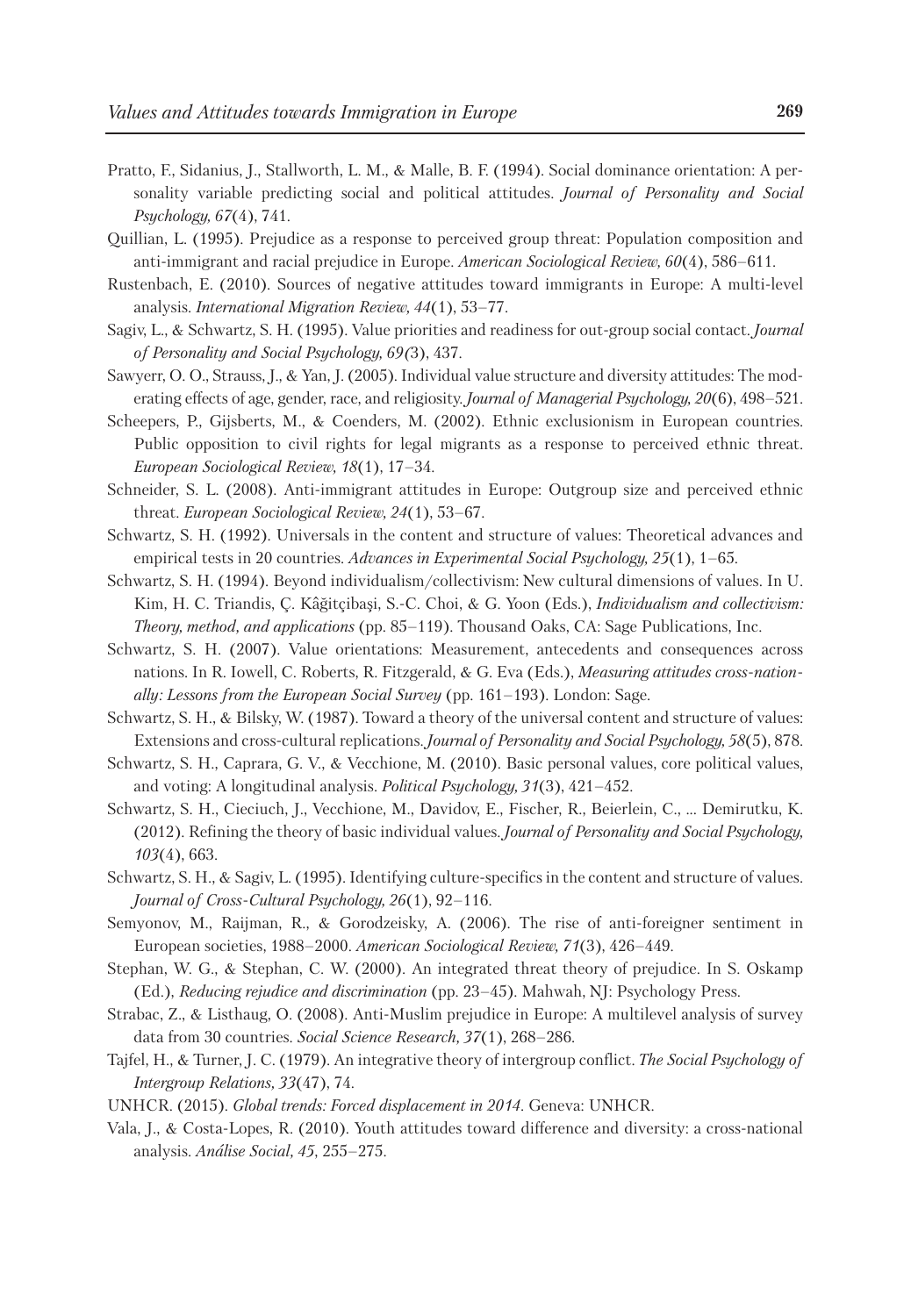*Appendix A*

| Country            | <b>SE</b> | $\bf{CO}$ | TR      | BE     | <b>UN</b> | SD     | <b>ST</b> | HE     | AC      | $\bf{P}$ |
|--------------------|-----------|-----------|---------|--------|-----------|--------|-----------|--------|---------|----------|
| Belgium            | $-.32$    | .02       | $-.04$  | $-.27$ | .66       | .05    | .15       | .04    | $-.09$  | .16      |
| Bulgaria           | .04       | $-.04$    | $-.31$  | .04    | .06       | $-.13$ | .10       | .07    | .14     | $-.13$   |
| Switzerland        | $-.40$    | $-.09$    | $-.13$  | .01    | .46       | $-.02$ | .06       | $-.10$ | .09     | .00      |
| Cyprus             | $-.13$    | .18       | $-.16$  | .12    | .36       | $-.04$ | .08       | .08    | .13     | $-.06$   |
| Czech Republic     | $-.22$    | $-.05$    | .05     | .12    | .11       | .06    | .05       | $-.03$ | .09     | .06      |
| Germany            | $-.50$    | $-.12$    | $-.09$  | .00    | .89       | $-.02$ | .04       | $-.13$ | .04     | .14      |
| Denmark            | $-.34$    | $-.13$    | $-.15$  | .02    | .78       | $-.09$ | $-.05$    | $-.01$ | .21     | .04      |
| Estonia            | $-.34$    | $-.08$    | .00     | $-.06$ | .34       | .15    | .01       | .12    | .00     | $-.05$   |
| Spain              | $-.34$    | $-.13$    | $-.08$  | $-.22$ | .81       | .09    | .05       | .00    | .09     | $-.03$   |
| Finland            | $-.29$    | $-.04$    | $-.19$  | .06    | .74       | .01    | $-.07$    | .04    | $-.02$  | .06      |
| France             | $-.50$    | $-.20$    | $-.09$  | .00    | .73       | .04    | .03       | .02    | .02     | .05      |
| UK                 | $-.49$    | $-.06$    | $-.06$  | $-.16$ | .77       | $-.03$ | .04       | $-.02$ | .27     | $-.06$   |
| Hungary            | $-.13$    | $-.04$    | $-.06$  | .13    | .30       | .08    | .05       | $-.03$ | .10     | $-.21$   |
| Ireland            | $-.37$    | $-.11$    | $-.11$  | .07    | .60       | .14    | .14       | $-.05$ | $-.05$  | $-.08$   |
| Israel             | .09       | $-.15$    | $-.40$  | .14    | $.03\,$   | .21    | $-.09$    | $-.01$ | .23     | $-.26$   |
| Lithuania          | $-.06$    | $-.05$    | $.02\,$ | .14    | $-.01$    | .05    | .16       | .13    | .01     | $-.05$   |
| Netherlands        | $-.46$    | .04       | $-.09$  | $-.15$ | .65       | .11    | $-.05$    | .07    | $-.04$  | .10      |
| Norway             | $-.13$    | .11       | $-.30$  | $-.24$ | .68       | $-.10$ | .06       | $-.15$ | .00     | .02      |
| Poland             | $-.09$    | $-.18$    | $-.08$  | .01    | .27       | .06    | .12       | $-.03$ | .13     | .02      |
| Portugal           | $-.24$    | $-.05$    | $-.14$  | $-.13$ | .30       | .15    | .11       | $-.06$ | $.04\,$ | $-.06$   |
| Russian Federation | $-.33$    | .11       | .11     | $.06$  | $-.06$    | $-.16$ | .06       | .08    | .16     | $-.13$   |
| Sweden             | $-.33$    | $-.06$    | $-.28$  | $-.06$ | .95       | .02    | $-.02$    | .00    | .09     | .05      |
| Slovenia           | $-.41$    | $-.05$    | $-.23$  | .24    | .76       | .05    | $-.15$    | .13    | $-.07$  | $-.10$   |
| Slovakia           | $-.24$    | .03       | $-.17$  | .17    | $.01\,$   | .27    | $-.02$    | .07    | .09     | $-.15$   |
| Ukraine            | $-.34$    | $-.10$    | $-.06$  | .12    | .26       | $-.11$ | .10       | $-.09$ | .11     | $.08\,$  |

**Unstandardized regression coefficients for 10 values and attitudes towards immigrants (ESS wave 5)**

*Note.* SE = security,  $CO =$  conformity,  $TR =$  tradition,  $BE =$  benevolence,  $UN =$  universalism,  $SD = self-direction, ST = stimulation, HE = hedonism, AC = achievement, PO = power.$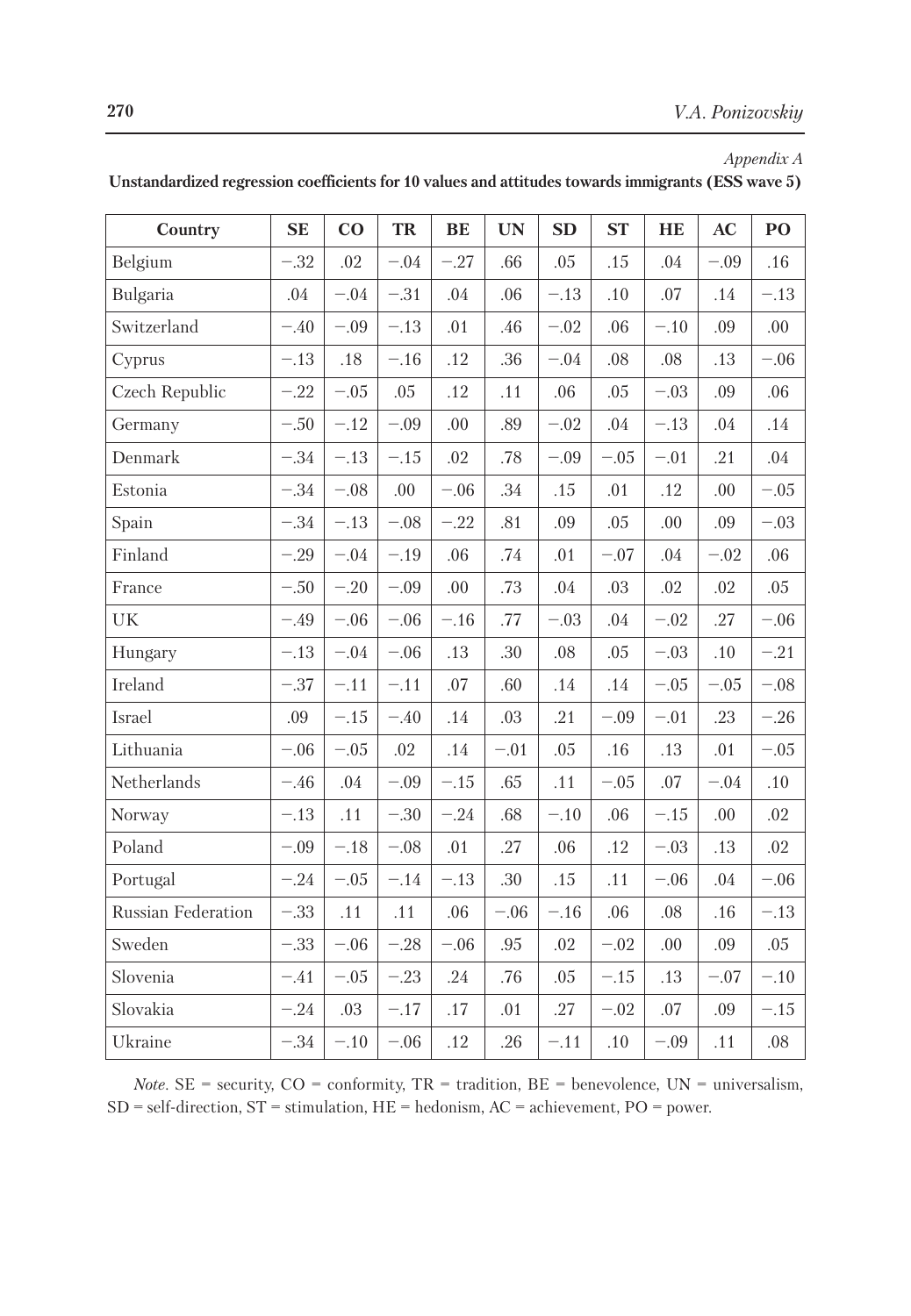### *Appendix B*

| Country            | Conservation | Self-Transcendence | <b>Openness to</b><br>Change | Self-Enhancement |  |
|--------------------|--------------|--------------------|------------------------------|------------------|--|
| Belgium            | $-.29$       | .36                | .23                          | $-.02$           |  |
| Bulgaria           | $-.36$       | .16                | .14                          | $-.06$           |  |
| Switzerland        | $-.64$       | .48                | $-.04$                       | .05              |  |
| Cyprus             | $-.01$       | .33                | .16                          | .13              |  |
| Czech Republic     | $-.21$       | .26                | .05                          | .12              |  |
| Germany            | $-.67$       | .91                | $-.13$                       | .11              |  |
| Denmark            | $-.65$       | .93                | $-.18$                       | .25              |  |
| Estonia            | $-.32$       | .21                | .25                          | $-.10$           |  |
| Spain              | $-.52$       | .60                | .14                          | .03              |  |
| Finland            | $-.47$       | .77                | $-.07$                       | .01              |  |
| France             | $-.82$       | .74                | .08                          | .00              |  |
| UK                 | $-.58$       | .67                | .03                          | .18              |  |
| Hungary            | $-.23$       | .46                | .19                          | $-.16$           |  |
| Ireland            | $-.57$       | .66                | .19                          | $-.16$           |  |
| Israel             | $-.58$       | .49                | .00                          | $-.11$           |  |
| Lithuania          | $-.16$       | .18                | .34                          | $-.03$           |  |
| Netherlands        | $-.46$       | .46                | .10                          | $-.02$           |  |
| Norway             | $-.38$       | .55                | $-.23$                       | .01              |  |
| Poland             | $-.36$       | .32                | .13                          | .15              |  |
| Portugal           | $-.38$       | .11                | .22                          | $-.03$           |  |
| Russian Federation | $-.02$       | $-.08$             | .10                          | $-.05$           |  |
| Sweden             | $-.66$       | .92                | $-.09$                       | .13              |  |
| Slovenia           | $-.62$       | .96                | .01                          | $-.20$           |  |
| Slovakia           | $-.37$       | .25                | .26                          | $-.04$           |  |
| Ukraine            | $-.39$       | .26                | $-.03$                       | .13              |  |

# **Unstandardized regression coefficients for higher-order value dimensions and attitudes towards immigrants (wave 5)**



Vladimir A. Ponizovskiy — M.A., National Research University Higher School of Economics.

E-mail: vladimir.ponizovsky@gmail.com